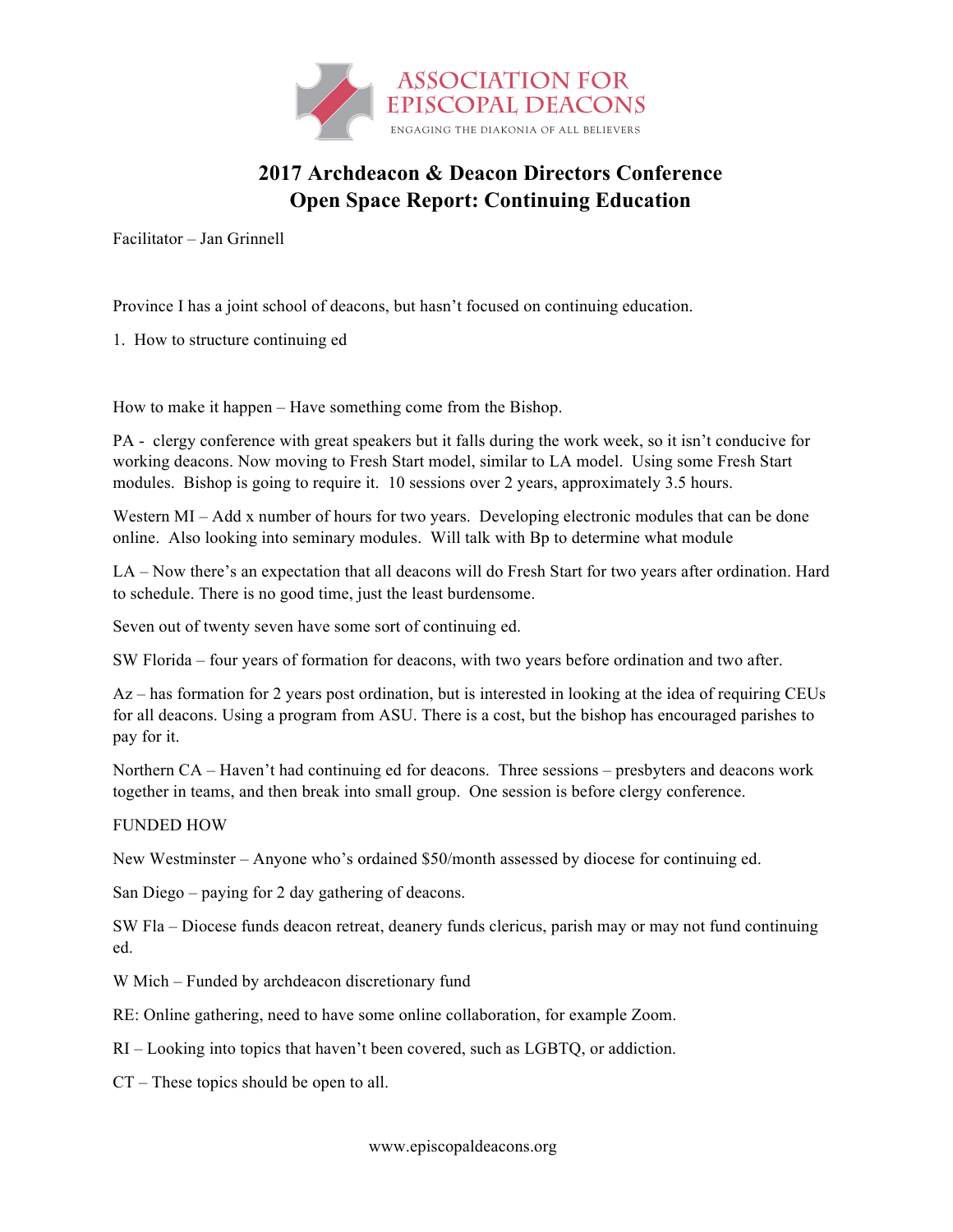

Indianapolis – 4 retreats a year, and 8 other full day sessions. Newly ordained expected to attend. Has been topical – Trying to bring more of the ordained deacons back into the training.

How much is the training is content, and how much is practical deacon.

MT – No money. Annual deacon's retreat has been cancelled.

OR – Gather quarterly, no cost, schedule.

NC – Deacon formation 3 years with ordination after year 2, so third year is post-ordination.

W Fla – we do monthly meetings for third year deacons. We need to check with participants to see if topics are useful.

Dallas – Use resources of existing deacons to share their assets, like spirituality, etc.

RI – Monthly meetings to be introduced to various diocesan things.

San Diego – Deacons gathering for lunch or breakfast.

Different churches may offer free resources, meeting space.

Olympia – Use resources outlined in Iona Report.

Georgia – Deacons retreat brought up continuing ed, and the deacons were surprised. Trying to have deacons gathered by convocation. How can we get continuing education in the community to count for church continuing ed?

PA – Include classes and reading list to annual letter

Lexington – No requirements, no formation.